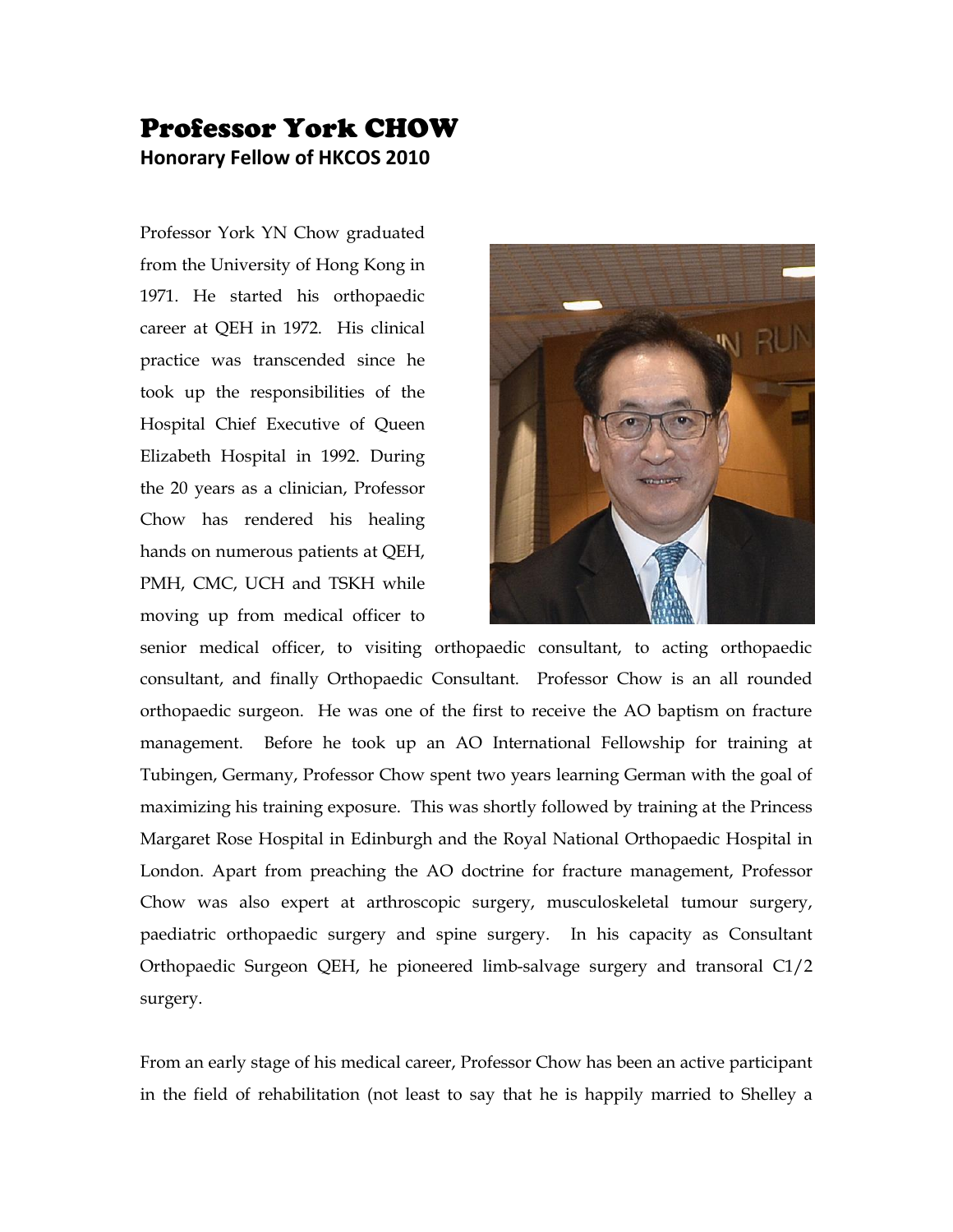rehabilitation specialist). Moreover, he has always been a keen and accomplished sportsman since his school days. These two qualities entwined and led him into two decades of serious voluntary work with the Hong Kong Sports Development Board, the Hong Kong Association of Rehabilitation Medicine, Paralympics, and further into the Olympic arenas. He was responsible for bringing Hong Kong into the lime light of the Paralympics. He also played a key role as a special adviser to the Bidding Committee for the 2008 Beijing Olympic.

Since putting aside scalpel and screw driver, Professor Chow moved swiftly from HCE of Queen Elizabeth Hospital (1992) to HCE of Queen Mary Hospital (2001), to Cluster Chief Executive of Hong Kong West Cluster (2002), to Secretary for Health, Welfare and Food (2004) to Secretary for Health and Food (2007). In his recent political appointments, he is best known for his role in bringing about the much-welcomed territory-wide smoking ban (2007), the first-ever quarantine in a local hotel for the Swine Flu that won many applause from locals and tourists alike (2009), and the rapid legislative response following the detection of melamine in milk (2009).

Professor Chow has served the Hong Kong orthopaedic community extensively. He was Secretary (1979-1980, 1983-1984) and President (1985-1986) of the Hong Kong Orthopaedic Association, Vice-President (1988-1991) and President (1991-1993) of the Association of Sports Medicine and Sport Science, Secretary (1987-1995) and Vice-President (1995-1996) of this College, and was elected Council Member (1999) of the Hong Kong Academy of Medicine. Professor Chow was the founding father who put the HKOA Annual Congress on the academic calendar – he was Chairman of Organising Committee for the first four Annual Congresses. He is currently an Honorary Professor of the University of Hong Kong and the Hong Kong Polytechnic University.

Mr. President, I present Professor the Honourable York Chow Yat-Ngok, GBS, SBS, MBE, JP, Secretary for Food and Health, Founding Fellow of the College, Honorary Doctor of Social Science, Honorary Professor at two universities, and above all, one who excelled